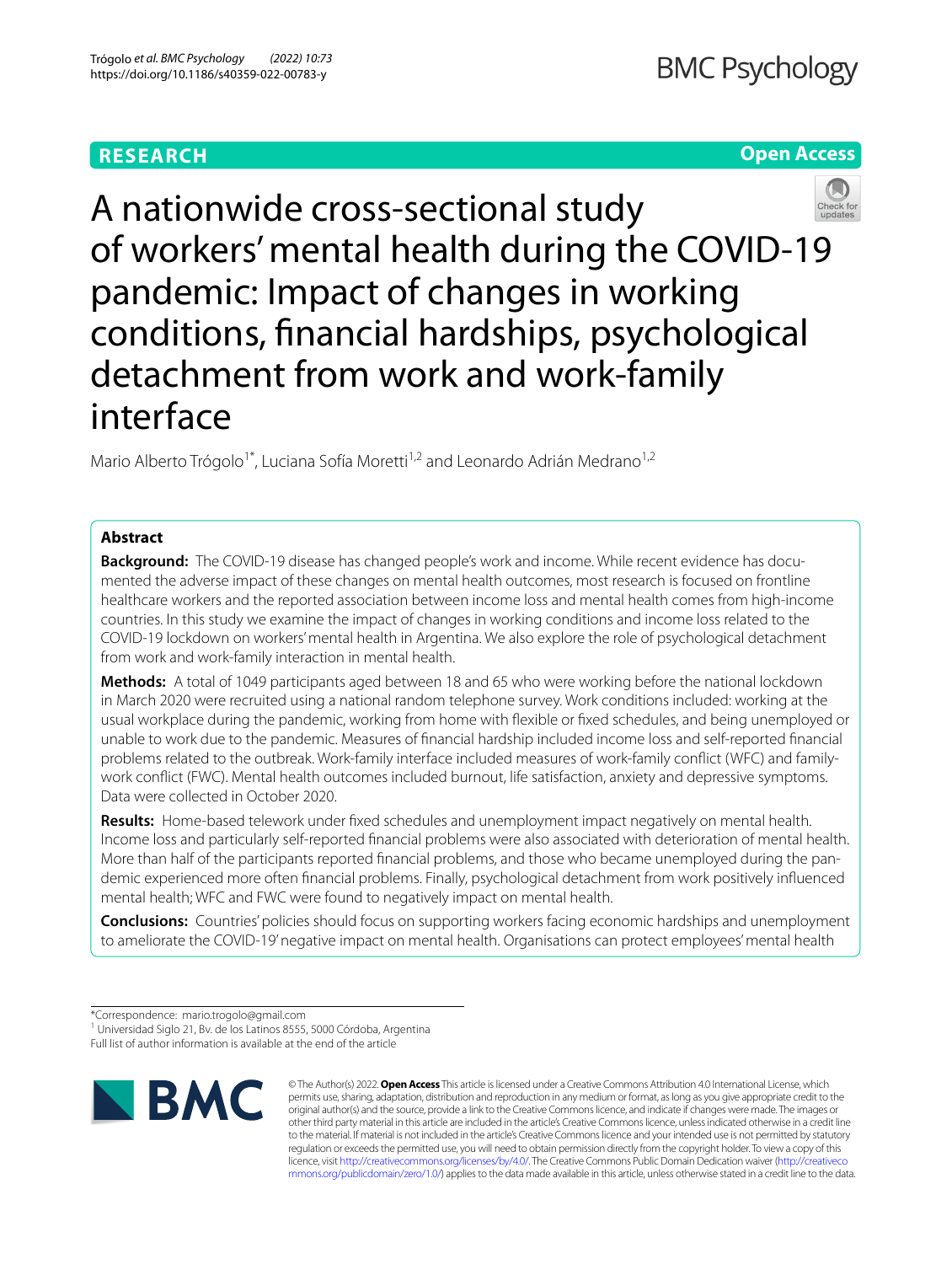by actively encouraging psychological detachment from work and by help managing work-family interface. Longitudinal studies are needed to more thoroughly assess the long-term impact of the COVID-19-related changes in work and economic turndown on mental health issues.

**Keywords:** COVID-19, Telework, Unemployment, Income loss, Financial problems, Mental health

## **Background**

A new highly infectious coronavirus known as SARS-COV-2 or COVID-19 appeared in December 2019 in Wuhan, China, and rapidly disseminated worldwide [\[1](#page-8-0)], being officially declared a global pandemic in March 2020 [[2\]](#page-8-1). Most countries have adopted diferent strategies to contain the spread of the virus—not only imported cases, but also local transmission [\[3](#page-8-2)]. Key measures imposed by governments included social distancing and lockdown implying the obligation to stay at home, which has had a profound impact on people's work and lives. Regarding life, social relations and even contact with close family members have been severely restricted or completely absent for several months. Regarding work, many organisations have mandated employees to work from home; some have reduced or shut down their production due to the economic breakdown, and others have closed down, particularly contact-sensitive sectors—e.g., hotels, bars, restaurants, shops—that were hit the hardest by the lockdown [\[4,](#page-8-3) [5](#page-8-4)]. As a result, some workers have lost their jobs, others have become inactive due to the impossibility of performing regular work activities from home and in many jobs people were forced to home-based telework. In parallel to changes in working conditions, many workers sufered income losses and companies from diferent sectors have downsized salaries due to decline in production and the economic crisis  $[6]$  $[6]$ . These changes in working conditions and the fnancial insecurity coupled with uncertainty about the course of the pandemic are likely to have adverse efects on workers' mental health.

The COVID-19 lockdown has not only affected work, but also family life and their interaction [[5\]](#page-8-4). In this regard, the boundaries between work and family domains have become blurred, particularly for workers who shifted to working from home [[7\]](#page-8-6). Past research has shown that working from home has potential benefts, such as more fexibility to structure workday and balance home and work demands [\[8](#page-8-7)]; however, it has also been revealed a greater risk that work spill over into home [\[9](#page-8-8)]. Thus, people working from home may experience conflict between diferent roles, in the form of works demands negatively interfering with family duties (i.e., work-family confict; WFC). In addition, staying 24/7 at home during the lockdown is likely to increase demands experienced at home (e.g., childcare and family demands) which may negatively interfere with work demands, leading to family-work confict (FWC). According to the scarcity hypothesis, family and work domains compete for limited time- and energy-related resources which in turn negatively afect workers' work-life balance [[10\]](#page-8-9). Moreover, the lack of diferentiated physical spaces between work and home may hinder psychological detachment from work—i.e., stop thinking about job-related matters and working during non-work time [[11\]](#page-8-10). A recent study [[12\]](#page-8-11) showed that people working from home during the pandemic spend more time in work roles than in family roles, or in a combination of both, suggesting that they have difficulties to transition from work to family roles and disconnect from work, thus impeding recovery and well-being.

In addition to people working from home, it is also possible that work-family interface and psychological detachment from work are afected across diferent working conditions, including workers who are unable to work or unemployed as a result of COVID-19 lockdown. Investigating these issues during unemployment may appear contradictory. It could be reasonable to argue that because there is no paid work, neither work-family interface nor psychological detachment from work exist. Nevertheless, work is an integral part of people's lives, even during unemployment [\[13](#page-8-12)]. For example, unemployed individuals may invest a signifcant amount of time and energy in seeking for a new job while being at home, or be continuously self-absorbed by persistent rumination about (lack of) work, which may reduce their available resources to respond to family demands at home. Accordingly, work-family interface and psychological detachment from work also exist during unemployment, but our knowledge about this and their impact on wellbeing and mental health is limited.

This study examines the impact of changes in working conditions, fnancial hardships, work-family interface and psychological detachment from work on workers' mental health during the COVID-19 pandemic. Although the efects of these variables on employees' well-being and mental health have been extensively studied  $[14-19]$  $[14-19]$ , these studies were conducted under vastly diferent and less extreme circumstances than the current situation. Thus, findings may be hard to transfer due to the unprecedented and unique characteristics of the pandemic. Accordingly, the aim of this study is to evaluate the impact of the changes caused by the COVID-19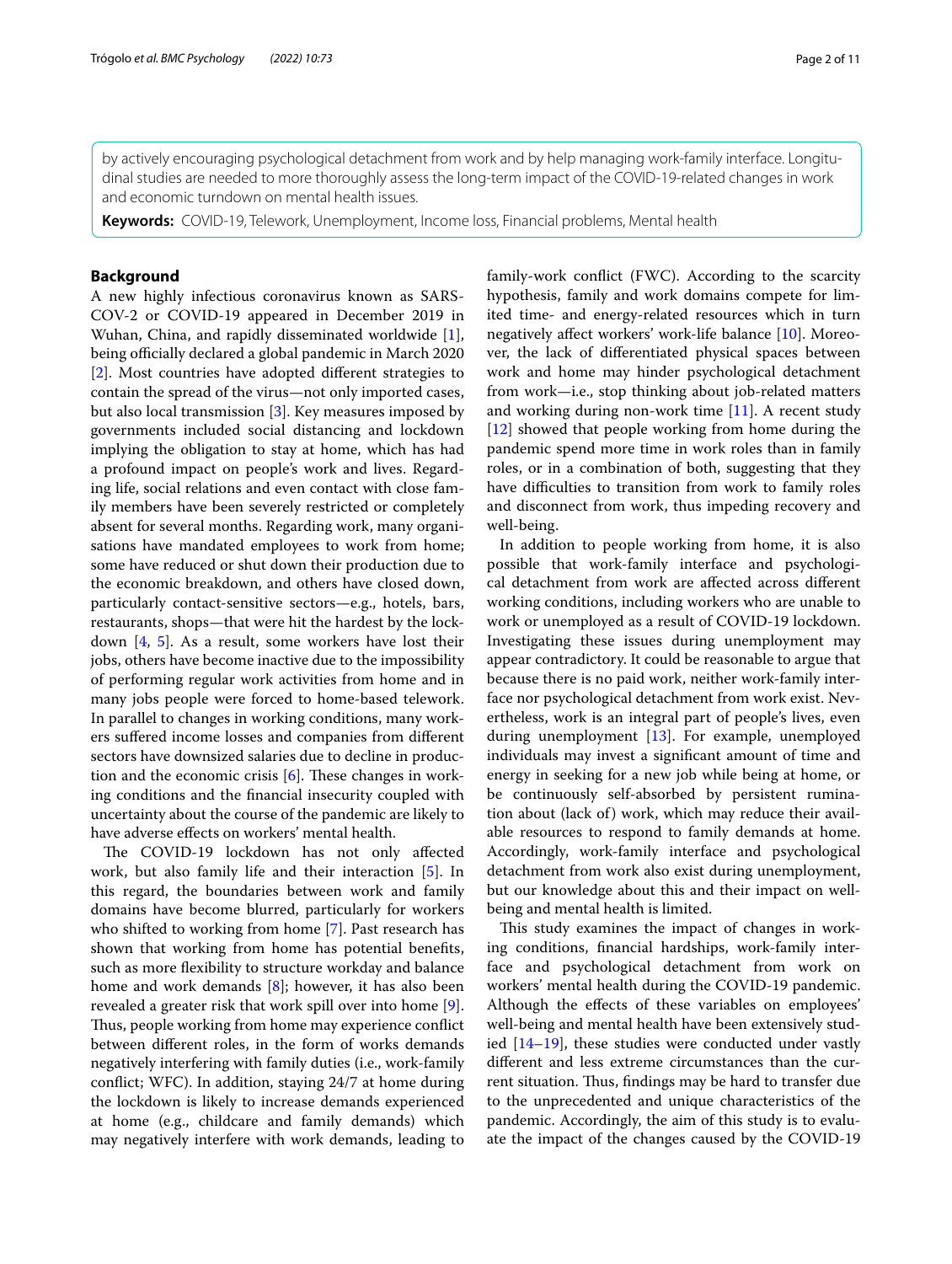lockdown on several indicators of workers' mental health, including anxiety, depression, burnout, and life satisfaction. Specifcally, we analyze: (a) the impact of working conditions, including work in the usual workplace, work from home with fxed or fexible schedules, and unemployment; (b) the impact of fnancial hardships—income loss and self-reported fnancial problems—; (c) the impact of WFC and FWC; and (d) the infuence of psychological detachment from work.

The current study contributes to the growing body of research on COVID-19 mental health outcomes for workers in at least three ways. Firstly, empirical research has been primarily focused on frontline healthcare workers [[20](#page-8-15)[–28](#page-9-0)]. Evidence of the impact of the COVID-19 on non-healthcare workers is scant. Xiao et al. [\[29](#page-9-1)] reported decreased physical and mental well-being in a sample of Chinese workers following the transition to work from home. Evanoff et al.  $[30]$  $[30]$  found a high prevalence of stress, anxiety, depression and burnout, and worsened well-being among university employees and postdoctoral fellows after 4–5 weeks of work-from-home plans enacted by the university. Hwang et al. [\[31](#page-9-3)] found increased levels of burnout in a sample of South Korean employees from various service sectors after the onset of the COVID-19 pandemic; however, they did not discriminate among employees who worked from home, those who worked at their workplace, and those who did not work due to the lockdown. In short, objective data on mental health outcomes of the COVID-19 pandemic in workers outside the healthcare sector are scarce and limited to home-based telework (see also [[12,](#page-8-11) [32,](#page-9-4) [33](#page-9-5)]). Secondly, studies addressing mental health issues of income loss in workers during the COVID-19 pandemic focus on high-income countries, such as China [\[34](#page-9-6)], Thailand [[35\]](#page-9-7), USA [\[36](#page-9-8)] and Europe [[37\]](#page-9-9). To the best of our knowledge, this is the frst study to examine the impact of income loss on the mental health of workers in a lowto-middle income Western country. Lastly, research assessing the impact of COVID-19 on the mental health of workers was typically conducted at the onset or after the frst weeks of the pandemic and, as such, only refects short-term efects; we provide new evidence of the longterm infuence of working conditions and income loss on workers' mental health by examining these issues several months after the beginning of mandatory strict lockdown policies imposed by the Argentine' government.

## **Methods**

#### **Participants**

A sample of 1049 argentine workers was recruited using a national random telephone survey. First, diferent geographic areas and the corresponding phone codes were identified. Then, the telephone numbers to be dialed were randomly selected. Household residents were eligible if they met the following criteria: (1) aged between 18 and 65 years old, and (2) working before to the national lockdown policies in response to COVID-19 disease. Fiftyone percent of the respondents were male. The mean age was  $42.15$  (SD=12.61). The majority of the participants (44.5%) held a university or postgraduate educationallevel, 28% held a secondary educational-level, 22.5% held a tertiary educational-level, and the remaining participants (5%) held a primary educational-level. With regard to working conditions during COVID-19 lockdown, 27.9% of the respondents continued to work at their usual workplace, 19.8% worked from home with a fexible schedule, 13.6% also worked from home although with fxed schedules, and 38.7% were not working or become unemployed. With respect to income loss, 48.3% percent of the workers reported no monthly income loss since the lockdown and, among those who did, 6.2% reported income loss of less than 20%, 10.4% reported income loss between 21 and 40%, 13% reported income loss between 41 and 60%, 7.2% reported income loss between 61 and 80%, and 14.9% reported income loss of 80% or more. Finally, 56.1% of the respondents reported fnancial problems.

## **Measures**

## *Independent variables*

The independent variables were changes in working conditions, fnancial hardship, psychological detachment from work, WFC and FWC related to the COVID‐19 outbreak. Change in working conditions was assessed as follow: continue working in the usual workplace, working from home with fxed schedule (e.g., 9 am to 5 pm), working from home with fexible schedule and unable to work or unemployed. Financial hardship included measures of objective income loss and the perception of fnancial strain. Income loss was assessed by asking people how their incomes has changed relative to before the pandemic; responses were categorized as no, less than 20%, between 21 and 40%, between 41 and 60%, between 61 and 80%, and 80% or more of monthly income. Selfreported fnancial problems (e.g., indebtedness, fnancial shortage ranging from difficulty in paying the rent to paying at the supermarket, etc.) were assessed using a dichotomous question (yes/no). The Recovery Experience Questionnaire (REQ, [[38\]](#page-9-10)) and the Survey Work-Home Interaction—Nijmegen (SWING, [[39\]](#page-9-11)) were used to assess psychological detachment from work and workfamily interface, respectively.

The REQ is a 16-item scale assessing four experiences associated to individuals' unwinding and recuperation from work during leisure time: psychological detachment from work, relaxation, mastery, and control. In the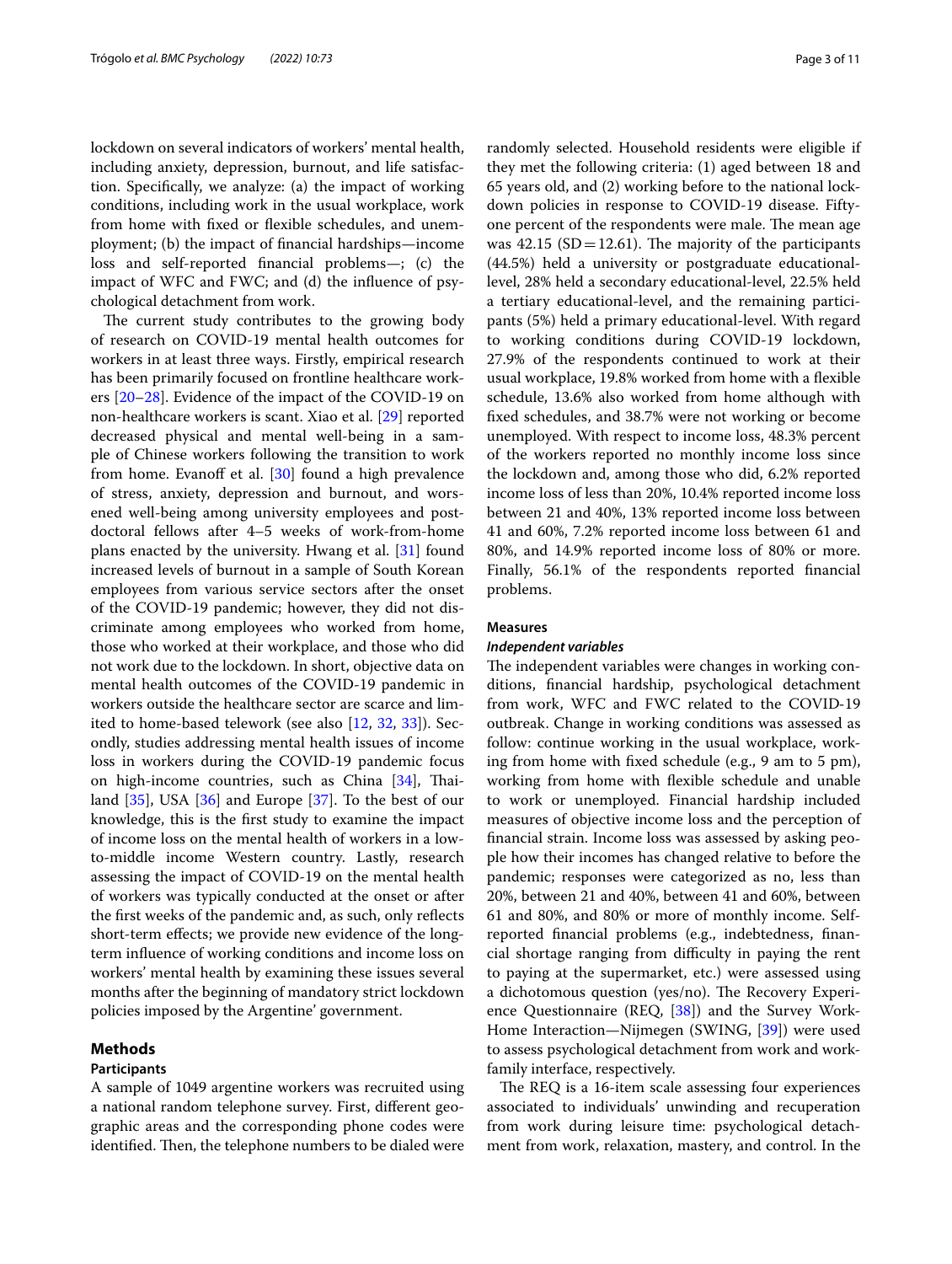present study, we used the four items that correspond to the psychological detachment from work subscale. An example of item is "During after-work hours, I forget about work". All items are rated on a 5-point Likert scale ranging from 1 (I fully disagree) to 5 (I fully agree). In this study, we used the Argentinian validation of the REQ [[40\]](#page-9-12) which consists of 16 items, as in the original scale. Confrmatory factor analysis supported the original fourfactor structure. All the factors showed good internal consistency (Cronbach's alpha  $[\alpha]$  ranging from 0.75 to 0.92) and theoretically signifcant associations between the REQ, on the one hand, and measures of work engagement, burnout and afect, on the other supported for concurrent validity. In the current sample, Cronbach's α for the psychological detachment from work subscale is 0.72.

The SWING consists of 22 items tapping four types of work-home interaction: positive work-home interaction, positive home-work interaction, negative work-home interaction, and negative home-work interaction. In this study we used the latter two subscales to assess WFC and FWC, respectively. Examples of items are "How often does it happen that you find it difficult to fulfill your domestic obligations because you are constantly thinking about your work?" (WFC), and "How often does it happen that you have difficulty concentrating on your work because you are preoccupied with domestic matters?" (FWC). Participants should indicate how often their experienced the interactions between work and home using a 4-point Likert type scale ranging from 0 (never) to 3 (always). A recent study in Argentina [\[41\]](#page-9-13) supported the factorial validity of the SWING using exploratory and confrmatory factor analysis. Cronbach's alpha coeffcients ranged between 0.74 and 0.76 for the subscales, indicating acceptable levels of internal consistency. In the present study, Cronbach's α for WFC and FWC are 0.90 and 0.89, respectively.

## *Mental health outcomes*

The mental health outcomes were assessed with the Maslach Burnout Inventory-General Survey (MBI-GS, [[42\]](#page-9-14)), the Patient Health Questionnaire—9‐items (PHQ-9, [\[43](#page-9-15)]), the Generalised Anxiety Disorder Scale—7‐items (GAD, [\[44](#page-9-16)]), and the Satisfaction with Life Scale (SWLS,  $[45]$  $[45]$ .

The MBI-GS is the most widely used measure for the assessment of burnout. The original scale contains 16 items tapping three dimensions of burnout: emotional exhaustion, cynicism and reduced professional self-efficacy  $[42]$  $[42]$  $[42]$ . However, emotional exhaustion and cynicism are considered the core burnout dimensions, while there is disagreement regarding the role of professional self-efficacy as a constituent part of the burnout syndrome [\[46–](#page-9-18)[48\]](#page-9-19). Consistent with this, studies conducted in Argentina [[49\]](#page-9-20) did not support the original MBI-GS thee-factor structure; instead, a twofactor model consisting of the "core" burnout ft the data well. Reliability analysis (Cronbach's α) showed good internal consistency for the exhaustion and cynicism scales (0.73 and 0.78, respectively), and signifcant and theoretically expected associations with measures of burnout and afect provided support for concurrent validity of the scale. Accordingly, in the present study we assessed emotional exhaustion and cynicism. The scale items are rated on a 7-point frequency scale ranging from 0 (never) to 6 (daily). In the current study, Cronbach's α for exhaustion and cynicism are 0.80 and 0.83, respectively.

The PHQ-9 is a one-dimensional scale consisting of nine items that assess the presence of the nine diagnostic criteria for depression according to DSM-IV. The PHQ-9 evaluates the presence of the following symptoms over the previous two-week period: (a) depressed mood; (b) anhedonia; (c) sleep problems; (d) feelings of tiredness; (e) changes in appetite or weight; (f) feelings of guilt or worthlessness; (g) difficulty concentrating; (h) feelings of sluggishness or worry; (i) suicidal ideation. Items are answered on a 4-point Likert scale from 0 to 3 as follows: 0 (never), 1 (several days), 2 (more than half of the days), and 3 (most days). In Argentina, confrmatory factor analysis supported the unidimensionality of the PHQ-9. Internal consistency was satisfactory (McDonald's  $\omega$  = 0.89), and sensitivity and specificity tests supported the utility and accuracy of the PHQ-9 as a screening tool for diagnosing major depression [[50](#page-9-21)]. In the present study, the total scale score was used; the higher the score, the higher the presence of depressive symptoms. The Cronbach's α for the scale in the current sample is 0.83.

The GAD-7 consists of seven items assessing anxiety symptoms described in the DSM-IV: (a) jitters; (b) excessive restlessness; (c) fatigue; (d) muscular pain or tension; (e) sleeping problems; (f) attention problems and (g) easy irritability. Participants were asked to indicate the extent to which they experienced each symptom within the past two weeks, using a 4-point Likert-type scale ranging from 0 (never) to 1 (several days), 2 (more than half the days) and 3 (nearly every day). The examination of psychometric properties of the GAD-7 in Argentina [\[51](#page-9-22)] revealed a one-dimensional factor structure, consistent with the original scale. Reliability analyses showed satisfactory indexes (Cronbach's  $\alpha = 83$ ; McDonald's  $\omega = 0.84$ ) and sensitivity and specifcity analyses supported the utility of GAD-7 for detecting general anxiety disorder. In the present study, the total scale score was used; the higher the score, the higher the presence of anxiety symptoms. In the current sample, Cronbach's α for the GAD-7 is 0.86.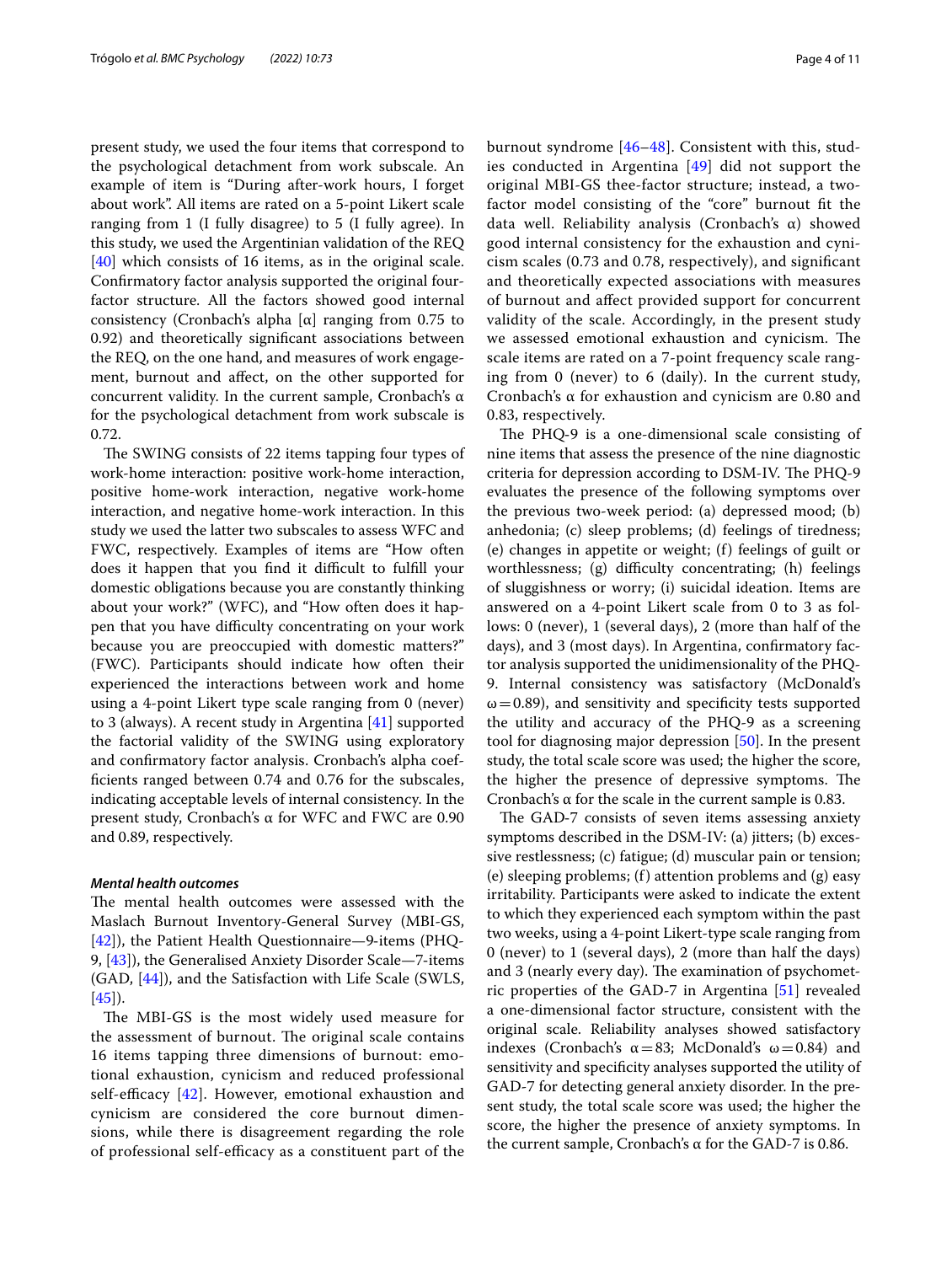The SWLS consists of 5 items assessing overall life satisfaction. Items are answered on a 7-point Likert scale, ranging from 1 (strongly disagree) to 7 (strongly agree). A study conducted by Moyano et al. [[52\]](#page-9-23) indicated satisfactory evidence of validity and reliability of the SWLS in Argentina. In particular, exploratory factor analysis yielded a one-factor solution, consistent with the original SWLS. The internal consistency (Cronbach's α) for the scale was 0.76, and convergent validity of the SWLS was supported by the signifcant associations with measures of job satisfaction and psychological well-being. The Cronbach's  $\alpha$  coefficient for the SWLS in the present study is 0.79.

Socio-demographic questionnaire*.* Participants' information was obtained about sex, age, educational background, job status, occupational sector and type of company.

#### **Procedure and data analysis**

Data were collected by four experienced telephone interviewers using random-digit-dialing methodology**.** Subjects were invited to participate in a national survey on work during the COVID-19 pandemic. The response rates to phone calls were high (96%). Data collection was carried out in October 2020. In Argentina, the mandatory and strict lockdown policies were announced by national government on March 15 [\[53\]](#page-9-24) and remain active at the time of data collection. This study was approved by the Ethics Committee of the Siglo 21 University (Argentina) and performed in accordance with Helsinki Declaration for studies in humans. Verbal consent was obtained from all participants before completing the questionnaires and no compensation was offered for participation. The verbal informed consent was also approved by the Ethics Committee of the Siglo 21 University.

Data analysis was conducted using SPSS 20.0. A oneway MANOVA was applied to examine diferences in mental health outcomes according to work conditions, income loss and self-reported fnancial problems. Posthoc comparisons were performed using Bonferroni test, and when assumption of homogeneity of variance was not met, Dunnet's T3 test were applied. In the case of continuous variables, correlations were calculated using Pearson's r statistic.

# **Results**

## **Change in working conditions**

The MANOVA indicated a statistically significant effect, Wilks  $\lambda = 0.96$ , *F* (5,1006) = 2.51, *p* < 0.001,  $\eta_p^2 = 0.012$ . Specifcally, univariate ANOVA revealed signifcant differences in cynicism, *F* (3,1014)=4.97,  $p = 0.002$ ,  $\eta_p^2 = 0.015$ ; and life satisfaction, *F* (3,1014) = 5.80,  $p < 0.001$ ,  $\eta_p^2 = 0.017$ . In the former case, post hoc analysis showed that people working from home with flexible working hours  $(M=7.17, SD=5.16)$  had lower levels of cynicism than those who were working from home with fxed working hours (*M*=9.36, *SD*=5.81), those who continued to work at the usual workplace  $(M=8.74, SD=5.76)$  and those who were not working because of the lockdown (*M*=8.50, *SD*=5.58). In turn, those who work from home with fxed schedules were more cynical than those who continued to work in their usual workplace. With regard to life satisfaction, results showed that people who were not working due to the lockdown reported lower scores (*M*=20.65, *SD*=5.33) on life satisfaction than those who were working at the usual workplace  $(M=22.19, SD=5.04)$  and those who were working from home with a flexible schedule (*M*=21.77, *SD*=4.48). No signifcant diferences were found in exhaustion, *F*  $(3,1011)=2.10$ ,  $p=0.098$ ; anxiety, *F* (3,1011)=0.15,  $p=0.927$ ; and depression, *F*  $(3,1011)=0.91, p=0.435.$ 

## **Financial hardships** *Income loss*

A signifcant efect of income loss was observed, Wilks  $\lambda = 0.96, F (5,1007) = 1.51, p = 0.043, \eta_p^2 = 0.007.$  Specifcally, univariate ANOVA showed signifcant diferences in life satisfaction, *F*  $(5,1011)=2.72$ ,  $p=0.019$ ,  $\eta_p^2$  = 0.013. Workers with income loss ranging from 81 to 100% report lower life satisfaction (*M*=20.46, *SD*=5.38) than those whose income were not affected  $(M=21.86,$  $SD = 4.85$ ).

## *Self‑reported fnancial problems*

Results indicated a signifcant efect of self-reported financial problems, Wilks  $\lambda = 0.96$ , *F* (8,1039) = 4.64,  $p < 0.001$ ,  $\eta_p^2 = 0.035$ . Univariate ANOVA indicated differences in cynicism, *F*  $(1,1045) = 4.52$ ,  $p = 0.034$ ,  $\eta_{p_2}^2 = 0.004$ ; depression, *F* (1,1045) = 10.53, *p* < 0.001,  $\eta_p$  $Z^2 = 0.010$ ; anxiety, *F* (1,1045) = 6.87, *p* = 0.009,<br> $Z^2 = 0.007$ ; FWC, *F* (1,1045) = 7.43, *p* = 0.007,  $\eta_p$  $\frac{2}{p} = 0.007$ ; FWC, *F*  $(1,1045) = 7.43$ ,  $p = 0.007$ , ηp <sup>2</sup>=0.007; psychological detachment from work, *F*  $(1,1045) = 7.86$ ,  $p = 0.005$ ,  $\eta_p^2 = 0.007$ ; and life satisfaction, *F* (1,1045) = 23.92, *p* < 0.001,  $\eta_p^2$  = 0.022. As shown in Table [1](#page-5-0), workers who reported fnancial problems displayed higher scores on cynicism, anxiety, depression and WFC, and lower scores on psychological detachment from work and life satisfaction.

The chi-square test for independence showed that working conditions and self-reported fnancial problems were related each other,  $\chi^2(3) = 33.71$ ,  $p < 0.001$ . People who were not working because of the lockdown reported fnancial problems more frequently.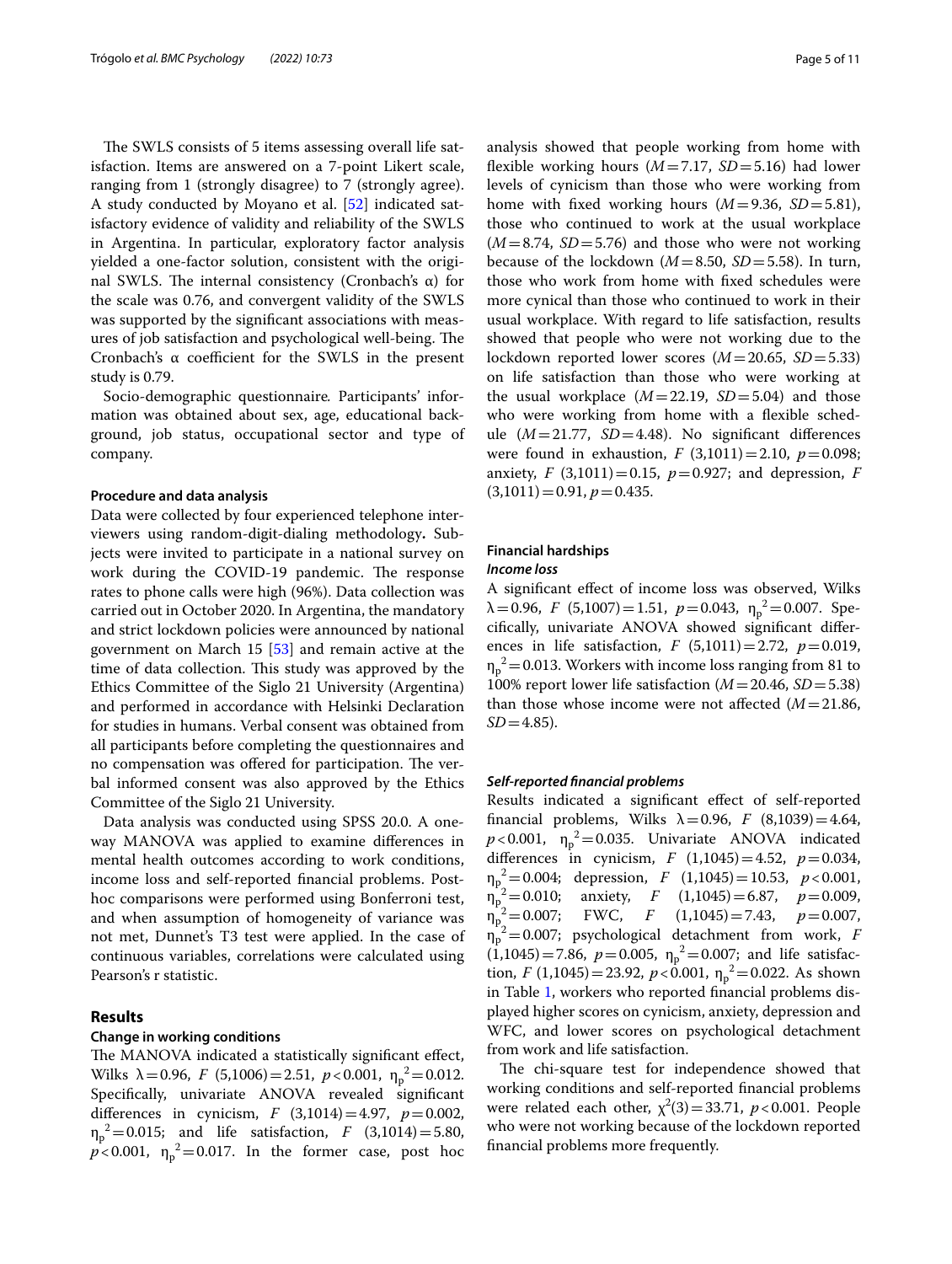<span id="page-5-0"></span>**Table 1** Mean-group differences in mental health outcomes according to self-reported fnancial problems (yes/no)

| <b>Mental health outcomes</b>      | Yes          | No           |
|------------------------------------|--------------|--------------|
|                                    | M(SD)        | M (SD)       |
| Cynicism                           | 8.83(5.65)   | 8.09 (5.57)  |
| Depression                         | 6.65(6.16)   | 5.36(5.54)   |
| Anxiety                            | 5.93 (5.99)  | 4.99(5.60)   |
| Family-work conflict (FWC)         | 5.85(3.54)   | 5.26(3.34)   |
| Psychological detachment form work | 18.19 (5.50) | 19.13 (5.25) |
| Life satisfaction                  | 20.60 (5.29) | 22.13 (4.73) |

#### **Psychological detachment from work**

Psychological detachment from work correlated positively with life satisfaction ( $r = 0.24$ ,  $p < 0.001$ ) and negatively with exhaustion  $(r = -0.20, p < 0.001)$ , cynicism (*r*= −0.08, *p* < 0.01), anxiety (*r*= −0.26, *p* < 0.001) and depression  $(r = -0.19, p < 0.001)$ .

## **Work‑family confict (WFC) and family‑work confict (FWC)**

WFC was positively related to exhaustion  $(r=0.37,$ *p* < 0.001), cynicism (*r*=0.25, *p* < 0.001), anxiety  $(r=0.26, p<0.001)$ , and depression  $(r=0.23, p<0.001)$ , and negatively related to life satisfaction  $(r = -0.17)$ , *p* < 0.001). Similarly, FWC was positively related to exhaustion  $(r=0.24, p<0.001)$ , cynicism  $(r=0.34,$  $p < 0.001$ ), anxiety ( $r = 0.31$ ,  $p < 0.001$ ) and depression  $(r=0.32, p<0.001)$ , and negatively related to life satisfaction  $(r = -0.23, p < 0.001)$ .

# **Discussion**

The COVID-19 pandemic has drastically changed people' live and work, causing a devastating impact on economies and employment around world. Despite progress in developing vaccines against the virus and their increasing administration to the population, the pandemic is far from over: many countries are now struggling with a resurgence of cases  $[54, 55]$  $[54, 55]$  $[54, 55]$  $[54, 55]$  $[54, 55]$ . Thus, countries need to continue exercising lockdown and social distancing to prevent further escalation of the virus and, consequently, the changes in working conditions and income caused by the pandemic are likely to extend over time. Examining the long-term impact of these changes on workers' mental health is therefore paramount to provide evidence-based recommendations to organisations, employers and governments to develop interventions that mitigate the negative outcomes. Of note, Argentina had one of the world's longest lockdown  $[53]$  $[53]$ , thus offering a unique opportunity to evaluate the long-term efect of changes in working

conditions and income loss during the pandemic on workers' mental health.

Our fndings indicate that people working from home under fxed schedules (e.g., 9 am to 5 pm) and unemployed reported higher cynicism. A recent study on people's experiences of home-based telework during the pandemic [[33\]](#page-9-5) found that people feel their work less enjoyable and stimulating than it used to be. Working in the physical workspace provides employees with variation in the workday, in the form of social interactions with co-workers, such as going for lunch and having idle conversations during breaks [\[33](#page-9-5)]. Such situations are missing in home-based telework which may lead to a monotonous workday, resulting in reduced work motivation (i.e., higher cynicism), particularly for employees working from home under fxed schedules. Our results also showed that people working from home under fxed schedules reported less life satisfaction. As pointed by Almer et al. [[56](#page-9-27)], employees with standard working hour arrangement are less able to structure the workday to accommodate it to their personal needs and balance work and family demands. Consequently, they are more likely to experience work-family confict and burnout [[56,](#page-9-27) [57\]](#page-9-28) which may in turn influence their life satisfaction [[17\]](#page-8-16). As noted by Cho [[7\]](#page-8-6), during COVID-19 lockdown all family members are forced to stay at home all the times, increasing workers' non-work demands (e.g., childcare, assisting children's home-based learning, household chores, running errands for the elderly family members who are advised to stay at home). Employees who work from home under fxed schedules may perceive less personal control over the timing and process of work and feel less able to integrate work and family duties, experiencing higher psychological distress [\[58](#page-9-29)]. In the case of unemployed, one might argue that because of the unemployment crisis and the decrease in the labor supply, people are less motivated and willing to seek for a job [[59\]](#page-9-30). In addition, unemployed were found to show lower life satisfaction. Work is central to adults' lives; it not only provides income and a way of satisfying material needs, but also imposes a time structure, enables social relationships, and provides status, sense of self-fulfll-ment and identity [[60](#page-9-31), [61\]](#page-9-32). Not surprisingly, then, job loss can have a negative impact on a person's life satisfaction, as we found in our study.

Regarding fnancial hardships, we found that participants with heavy income loss (i.e., 80–100%) during the pandemic reported lower life satisfaction; self-reported fnancial problems were associated with higher anxiety, depression, burnout, FWC, and with lower psychological detachment from work and life satisfaction. These fndings are in line with the large body of pre-pandemic literature [\[62–](#page-9-33)[66\]](#page-9-34) and with recent COVID-19-related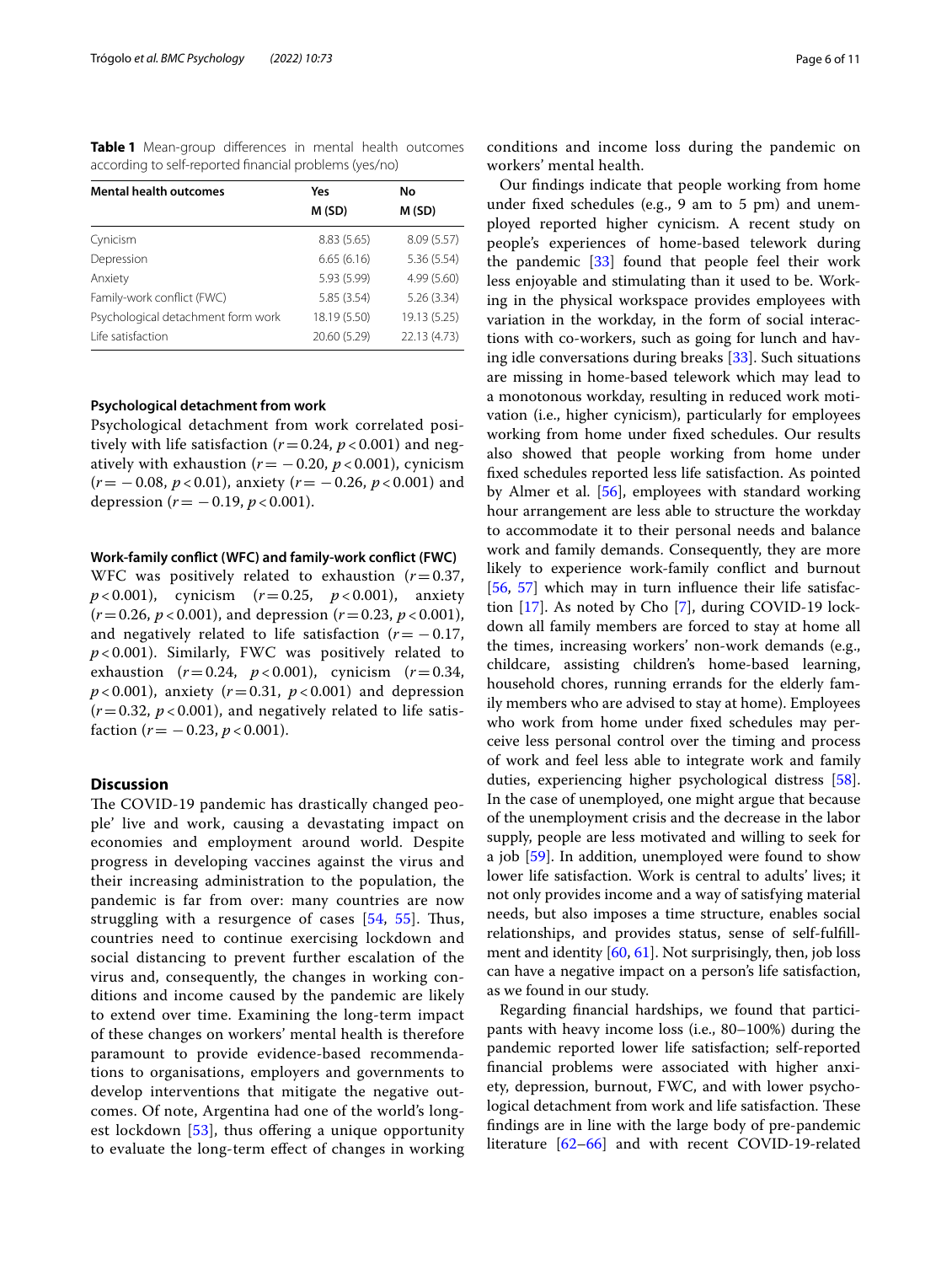data evidencing the adverse mental health outcomes of the fnancial burden related to the outbreak [[34](#page-9-6)[–37](#page-9-9), [67\]](#page-9-35). For example, Li et al. [\[34](#page-9-6)] found that Chinese workers whose income was heavily afected by COVID-19 had higher risk for developing mental health problems such as anxiety and depression. Ruengorn et al. [[35](#page-9-7)] examined income loss and self-reported fnancial problems related to the pandemic in a national sample of Tai workers. They found that both factors but particularly self-reported fnancial problems were associated with anxiety, depression and perceived stress, suggesting that the subjective perception of fnancial strain has more detrimental efects on mental health than the objective indicators (i.e., income loss). In line with this, we found that self-reported fnancial problems were substantially more related with poor mental health indicators than objective income loss. Importantly, 56.1% of the participants in our sample reported fnancial problems, and those who became unemployed during the pandemic indicated more fnancial problems.

Finally, psychological detachment from work, WFC and FWC were unsurprisingly associated with workers' mental health. Specifcally, mental disengagement from work during off-job time was positively related to life satisfaction and negatively correlated to anxiety, depression and burnout symptoms. Conversely, WFC was found to positively correlate with anxiety, depression and burnout, and negatively correlate with life satisfaction, and a similar pattern of results was found for FWC. These findings are consistent with cumulative research on the role of psychological detachment from work and work-family interface [\[11](#page-8-10), [17](#page-8-16), [18](#page-8-17)] and suggest that these factors are also relevant to explain workers' well-being and mental health during the pandemic.

## **Practical implications**

Collectively, fndings of this study indicate that changes in working conditions and fnancial hardship as a result of COVID-19 lockdown restrictions have a signifcant impact on workers' mental health. As mentioned, those who became unemployed and who shifted to homebased telework with fxed schedules reported impaired mental health. In the latter case, the adoption of fextime could be helpful as it has demonstrated benefcial outcomes for employee well-being [\[68\]](#page-10-0). In support of this, our results showed that employees working from home with flexible schedules during the pandemic reported better mental health than those who were working under fxed schedules. On the other hand, creating meaningful interventions to assist newly unemployed may be more challenging because of the diverse contextual and personal factors that characterize this new population [\[13](#page-8-12)]. Past research has shown that social support, mastery and perceived control may bufer the negative impact of unemployment on mental health across all ages [\[69](#page-10-1), [70](#page-10-2)]. Thus, interventions aimed at promoting active coping through online job search workshops that offer instruction to improve job-hunting skills, and career counseling to explore diferent options of re-employment could be useful to increase job-seeking efforts and perceived control over the situation. Governments can reduce the adverse efects of unemployment through labor market re-employment programs as well as by providing fnancial aid to companies (e.g., direct fnancial assistance and facilities to comply with tax obligations, or temporarily reducing or even eliminating them –especially to contact-sensitive sectors which are exposed to considerable vulnerability), in order to alleviate the impact of COVID-19 economic crisis, avoid closures and preserve employment as far as possible. Furthermore, increasing social support through community-based interventions may reduce feelings of distress through the increased availability of coping resources and the reappraisal of the unemployment situation as less stressful [[71\]](#page-10-3). Finally, governments may also contribute to mitigate the negative impact of income loss and fnancial problems through directly income support and other non-economic measures such as transport facilities, access to healthcare systems, and supply of good and services such as electricity, food, and water [[72\]](#page-10-4), especially for the unemployed who are the most afected. It should be noted that some of these recommendations have been already implemented in many countries in response to the COVID-19 frst wave [[73\]](#page-10-5). Since countries are tightening restrictions in the face of new waves of the disease –in many cases returning to lockdown and closure of business activities [\[54](#page-9-25), [55\]](#page-9-26), our results point the need to maintain and strengthen support measures to protect greater deterioration of workers' mental health.

Finally, organisations and employers can also protect workers' mental health during the pandemic by facilitating mental disengagement from work and reduce the potential for WFC and FWC through work-fromhome policies. As stated, the pandemic is far from over and many countries are currently facing a real threat of COVID-19 resurgence. It is thus likely that mandated working from home will continue to some degree in the foreseeable future for millions of workers; organizations can help to protect employees' mental health through interventions that consider work-home boundary management support, role clarity, workload, performance indicators, technical support, facilitation of co-worker networking and training for managers [[74](#page-10-6)]. For instance, organisations can actively support employees in the designing of the work-family interface through skillrelated negotiation training programs for dual-earner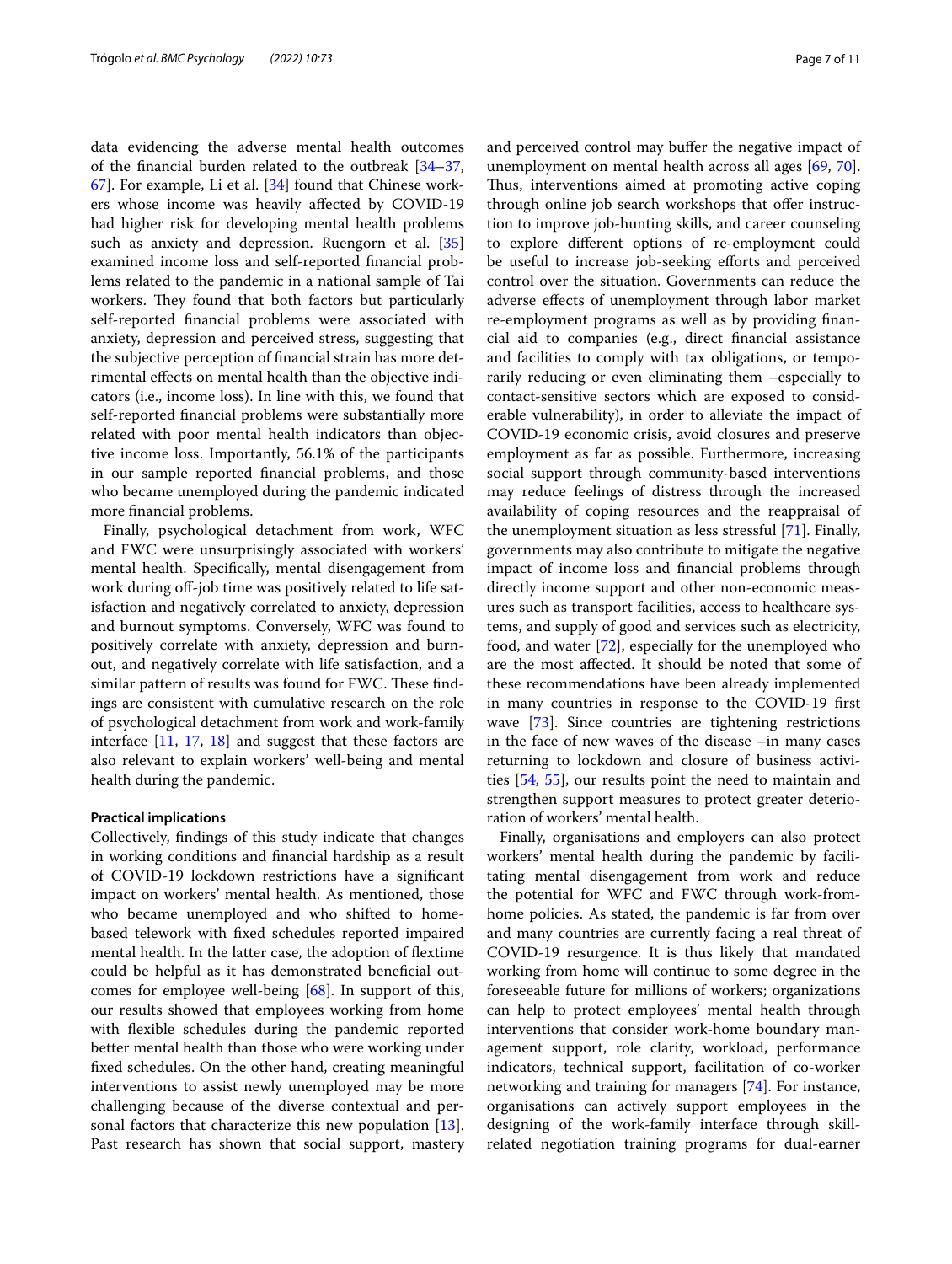couples working from home with children, in order to help them create boundaries and structure crossboundaries between work and family roles in a manner that enables the integration of the diferent roles and the reduction of WFC and FWC. They can also facilitate boundary management through clear communication about expectations of working hours to prevent employees feeling as though they are 'on call 24/7'. Previous studies [[75\]](#page-10-7) have shown that employees avoid work-related communication (e.g., texting, making phone calls) after workhours when they perceive a strong organisational norm to do so. Accordingly, education and training of managers on how to set and maintain clear boundaries around the use of information and communication technologies (ICT) for work purposes during non-work time, could facilitate the creation of prescriptive norms about ICT-related use after workhours and formally develop boundaries between work and family. Finally, it has been consistently shown that women working from home are more likely to suffer negative mental health outcomes than men during the COVID-19 pandemic [[29,](#page-9-1) [31](#page-9-3), [76](#page-10-8)]. Thus, working-from-home policies need to address gender inequities to ensure that they meet the nuanced needs of diferent employees, especially for working mothers who experience a high burden as a result of work and home responsibilities. This burden can be eased by increasing support for childcare and home schooling, including nonfnancial assistance such as training in educational content delivery [[77\]](#page-10-9).

### **Suggestions for future research**

The current study has several limitations that should be acknowledged. Firstly, we examined the impact of changes in working conditions and fnancial hardships on workers' mental health various months after the beginning of COVID-19 lockdown; however, our study was cross-sectional. Thus, longitudinal data are necessary to better understand the long-term impact of such changes on workers. For instance, in a 1-month follow up study after the COVID-19 outbreak Hertz-Palmor et al. [[67](#page-9-35)] found that worsening income loss was associated with an increase in depressive symptoms over time. Further longitudinal research using longer time-lags would be valuable to gain deeper insight into the long-term efects of the COVID-19 associated changes on workers' mental health. Secondly, there are a number of potential variables not addressed in the present study that are likely to infuence the impact of changes in working conditions on mental health of workers during the COVID-19 crisis. For example, unemployment may be experienced diferently by workers depending on many external circumstances such as fnancial condition, probability of re-employment following the pandemic, family composition, and living conditions [[13\]](#page-8-12). Moreover, working from home is likely to infuence workers' mental health depending on various factors such as the number of home responsibilities and individuals' work-home segmentation preferences. It is conceivable that workers who have children 24/7 at home during the pandemic are more susceptible to disruptions while working from home. These disruptions could undermine perceived self-control over work, especially for workers with high segmentation preferences, increasing feelings of stress. Finally, several socio-demographic factors, such as female gender, younger age  $(\leq 40$  years), lower educational level, divorced/widowed status, and the presence of chronic diseases and a history of medical/ psychiatric illnesses, have been shown to be associated with greater risk for developing mental health problems during COVID-19 pandemic [\[34,](#page-9-6) [78,](#page-10-10) [79\]](#page-10-11). Addressing the infuence of these variables and their interaction with changes in working conditions and income loss associated to the COVID-19, will enable for a better understanding of the specifc conditions under these changes are more likely to afect workers' mental health and identifying subgroups at greater risk. Lastly, it would be valuable in future research to include other occupational groups not addressed in the present study, such as underemployed or workers from informal economies, in order to expand results herein.

### **Conclusions**

The current COVID-19 disease poses a physical threat to human lives, prompting countries to adopt social distancing and lockdown measures to contain the spread of the virus. Although these measures were introduced rapidly at the beginning of the pandemic, they likely will remain for some time in view of the new waves, which calls for studies examining how these changes afect people's work experience and incomes and their infuence on mental health in the long-term. Our results indicate that working from home under fxed schedules and unemployment impact negatively on mental health. Income loss and particularly self-reported fnancial problems were also associated with mental health problems, in agreement with the growing literature on economic burden and mental health during the COVID‐19 pandemic. Countries' policies should focus on supporting workers facing economic problems and unemployment to ameliorate the negative impact on mental health; organisations can also protect employees' mental health by actively encouraging psychological detachment from work and by help managing work-family interface. Further longitudinal studies are needed to more thoroughly assess the long-term impact of the COVID-19-related changes in work and economic turndown on mental health issues.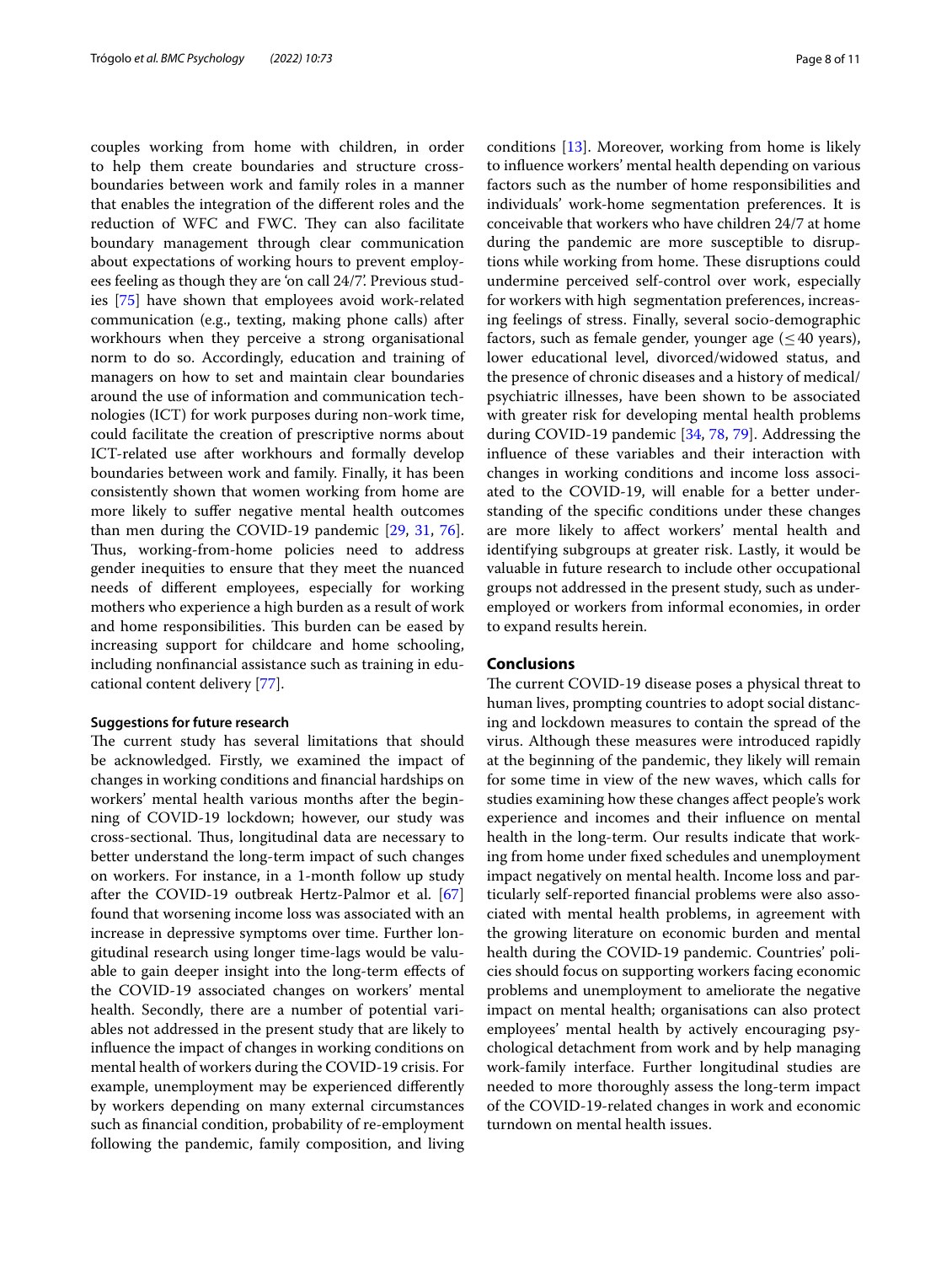### **Abbreviations**

COVID-19: 2019 Novel Coronavirus; WFC: Work-family confict; FWC: Familywork confict; REQ: Recovery Experience Questionnaire; SWING: Survey Work-Home Interaction-Nijmegen; MBI-GS: Maslach Burnout Inventory-General Survey; PHQ-9: Patient Health Questionnaire-9 items; GAD-7: Generalised Anxiety Disorder Scale-7 items; SWLS: Satisfaction with Life Scale.

#### **Acknowledgements**

This study was supported by Santander Río Bank and Universidad Siglo 21. We express our gratitude to these institutions for their support.

#### **Authors' contributions**

All the authors contributed to the study and development of the paper. All authors have agreed on the fnal version of the paper and either had: (1) substantial contributions to conception and design (LAM, MAT), acquisition of data, or analysis and interpretation of data (MAT, LAM, SLM) and/or (2) drafting the article or revising it critically for important intellectual content (MAT, SLM, LAM). All authors read and approved the fnal manuscript.

#### **Funding**

This study was funded by Santander Río Bank. The funding body had no role in the design of the study and collection, analysis, and interpretation of data and in writing the manuscript.

## **Availability of data and materials**

The datasets used and/or analysed during the current study are available from the corresponding author on reasonable request.

## **Declarations**

#### **Ethics approval and consent to participate**

This study was approved by the Research Ethics Committee of Siglo 21 University. All participants took part voluntarily in the survey. They provided verbal consent prior to completing the survey. All participants were fully informed about the purpose of the study. Specifcally, they were informed that they will be questioned about their work, income and health during the current COVID-19 pandemic situation. They were also informed that they can withdraw from the study at any time during the survey without giving reasons or without negative consequences on confdentiality.

#### **Consent for publication**

Not applicable.

#### **Competing interests**

The authors declare that they have no competing interests.

#### **Author details**

<sup>1</sup> Universidad Siglo 21, Bv. de los Latinos 8555, 5000 Córdoba, Argentina. <sup>1</sup>Universidad Siglo 21, Bv. de los Latinos 8555, 5000 Córdoba, Argentina.<br><sup>2</sup>Pontifica Universidad Católica Madre y Maestra, Santiago De Los Caballeros, República Dominicana.

Received: 19 June 2021 Accepted: 11 March 2022<br>Published online: 18 March 2022

#### **References**

- <span id="page-8-0"></span>1. Bontempi E. The Europe second wave of COVID-19 infection and the Italy "strange" situation. Environ Res. 2021. [https://doi.org/10.1016/j.](https://doi.org/10.1016/j.envres.2020.110476) [envres.2020.110476](https://doi.org/10.1016/j.envres.2020.110476).
- <span id="page-8-1"></span>2. World Health Organization. WHO Timeline—COVID-19. 2020. [https://](https://www.who.int/news/item/27-04-2020-who-timeline---covid-19) [www.who.int/news/item/27-04-2020-who-timeline---covid-19](https://www.who.int/news/item/27-04-2020-who-timeline---covid-19). Accessed 5 May 2021.
- <span id="page-8-2"></span>3. Hale T, Angrist N, Goldszmidt R, Kira B, Petherick A, Phillips T, et al. A global panel database of pandemic policies (oxford covid-19 government response tracker). Nat Hum Behav. 2021. [https://doi.org/10.1038/](https://doi.org/10.1038/s41562-021-01079-8) [s41562-021-01079-8](https://doi.org/10.1038/s41562-021-01079-8).
- <span id="page-8-3"></span>4. Bick A, Blandin A, Mertens K. Work from home before and after the Covid-19 outbreak. 2020. [https://papers.ssrn.com/sol3/papers.cfm?abstract\\_](https://papers.ssrn.com/sol3/papers.cfm?abstract_id=3786142) id=[3786142.](https://papers.ssrn.com/sol3/papers.cfm?abstract_id=3786142) Accessed 23 Mar 2021.
- <span id="page-8-4"></span>5. Rigotti T, De Cuyper N, Sekiguchi T. The Corona crisis: what can we learn from earlier studies in applied psychology? Appl Psychol-Int Rev. 2020. [https://doi.org/10.1111/apps.12265.](https://doi.org/10.1111/apps.12265)
- <span id="page-8-5"></span>6. International Labour Organization. Global Wage Report 2020–21: Wages and minimum wages in the time of COVID-19. 2020. [https://www.ilo.org/](https://www.ilo.org/wcmsp5/groups/public/---dgreports/---dcomm/---publ/documents/publication/wcms_762534.pdf) [wcmsp5/groups/public/---dgreports/---dcomm/---publ/documents/](https://www.ilo.org/wcmsp5/groups/public/---dgreports/---dcomm/---publ/documents/publication/wcms_762534.pdf) [publication/wcms\\_762534.pdf](https://www.ilo.org/wcmsp5/groups/public/---dgreports/---dcomm/---publ/documents/publication/wcms_762534.pdf). Accessed 22 April 2021.
- <span id="page-8-6"></span>7. Cho E. Examining boundaries to understand the impact of COVID-19 on vocational behaviors. J Vocat Behav. 2020. [https://doi.org/10.1016/j.jvb.](https://doi.org/10.1016/j.jvb.2020.103437) [2020.103437.](https://doi.org/10.1016/j.jvb.2020.103437)
- <span id="page-8-7"></span>8. Felstead A, Henseke G. Assessing the growth of remote working and its consequences for effort, well-being and work-life balance. New Technol Work Employ. 2017. <https://doi.org/10.1111/ntwe.12097>.
- <span id="page-8-8"></span>Putnam LL, Myers KK, Gailliard BM. Examining the tensions in workplace fexibility and exploring options for new directions. Hum Relat. 2014. <https://doi.org/10.1177/0018726713495704>.
- <span id="page-8-9"></span>10. Greenhaus JH, Parasuraman S. Research on work, family, and gender: current status and future directions. In: Powell GN, editor. Handbook of gender and work. Newbury Park: Sage; 1999. p. 391–412.
- <span id="page-8-10"></span>11. Sonnentag S. Psychological detachment from work during leisure time: the benefts of mentally disengaging from work. Curr Dir Psychol Sci. 2012. [https://doi.org/10.1177/0963721411434979.](https://doi.org/10.1177/0963721411434979)
- <span id="page-8-11"></span>12. Nolan S, Rumi SK, Anderson C, David K, Salim FD. Exploring the impact of COVID-19 lockdown on social roles and emotions while working from home. J ACM. 2020;37:111.
- <span id="page-8-12"></span>13. Blustein DL, Dufy R, Ferreira JA, Cohen-Scali V, Cinamon RG, Allan BA. Unemployment in the time of COVID-19: a research agenda. J Vocat Behav. 2020.<https://doi.org/10.1016/j.jvb.2020.103436>.
- <span id="page-8-13"></span>14. Fritz C, Yankelevich M, Zarubin A, Barger P. Happy, healthy, and productive: the role of detachment from work during nonwork time. J Appl Psychol. 2010. [https://doi.org/10.1037/a0019462.](https://doi.org/10.1037/a0019462)
- 15. Frone M, Russell M, Cooper M. Antecedents and outcomes of workfamily confict: testing a model of the work-family interface. J Appl Psychol. 1992. [https://doi.org/10.1037/0021-9010.77.1.65.](https://doi.org/10.1037/0021-9010.77.1.65)
- 16. Grant-Vallone E, Donaldson S. Consequences of work-family confict on employee well-being over time. Work Stress. 2001. [https://doi.org/10.](https://doi.org/10.1080/02678370110066544) [1080/02678370110066544](https://doi.org/10.1080/02678370110066544).
- <span id="page-8-16"></span>17. Medrano LA, Trógolo MA. Employee well-being and life satisfaction in Argentina: the contribution of psychological detachment from work. J Work Organ Psychol. 2018. [https://doi.org/10.5093/jwop2018a9.](https://doi.org/10.5093/jwop2018a9)
- <span id="page-8-17"></span>18. Moreno-Jimenez B, Galvez HM. El efecto del distanciamiento psicologico del trabajo en el bienestar y la satisfaccion con la vida: Un estudio longitudinal. J Work Organ Psychol. 2013. [https://doi.org/10.5093/tr2013a20.](https://doi.org/10.5093/tr2013a20)
- <span id="page-8-14"></span>19. Paul KI, Moser K. Unemployment impairs mental health: meta-analyses. J Vocat Behav. 2009. <https://doi.org/10.1016/j.jvb.2009.01.001>.
- <span id="page-8-15"></span>20. Di Tella M, Romeo A, Benfante A, Castelli L. Mental health of healthcare workers during the COVID-19 pandemic in Italy. J Eval Clin Pract. 2020. <https://doi.org/10.1111/jep.13444>.
- 21. Du J, Dong L, Wang T, Yuan C, Fu R, Zhang L, et al. Psychological symptoms among frontline healthcare workers during COVID-19 outbreak in Wuhan. Gen Hosp Psychiatry. 2020. [https://doi.org/10.1016/j.genhosppsy](https://doi.org/10.1016/j.genhosppsych.2020.03.011) [ch.2020.03.011.](https://doi.org/10.1016/j.genhosppsych.2020.03.011)
- 22. Pappa S, Ntella V, Giannakas T, Giannakoulis VG, Papoutsi E, Katsaounou P. Prevalence of depression, anxiety, and insomnia among healthcare workers during the COVID-19 pandemic: a systematic review and metaanalysis. Brain Behav Immun. 2020. [https://doi.org/10.1016/j.bbi.2020.05.](https://doi.org/10.1016/j.bbi.2020.05.026) [026.](https://doi.org/10.1016/j.bbi.2020.05.026)
- 23. Perera B, Wickramarachchi B, Samanmalie C. Psychological experiences of healthcare professionals in Sri Lanka during COVID-19. BMC Psychol. 2021. [https://doi.org/10.1186/s40359-021-00526-5.](https://doi.org/10.1186/s40359-021-00526-5)
- 24. Sampaio F, Sequeira C, Teixeira L. Nurses' mental health during the Covid-19 outbreak: a cross-sectional study. Occup Environ Med. 2020. [https://](https://doi.org/10.1097/JOM.0000000000001987) [doi.org/10.1097/JOM.0000000000001987.](https://doi.org/10.1097/JOM.0000000000001987)
- 25. Spoorthy MS, Pratapa SK, Mahant S. Mental health problems faced by healthcare workers due to the COVID-19 pandemic—a review. Asian J Psychiatr. 2020.<https://doi.org/10.1016/j.ajp.2020.102119>.
- 26. Walton M, Murray E, Christian MD. Mental health care for medical staff and affiliated healthcare workers during the COVID-19 pandemic. Eur Heart J Acute Cardiovasc Care. 2020. [https://doi.org/10.1177/2048872620](https://doi.org/10.1177/2048872620922795) [922795.](https://doi.org/10.1177/2048872620922795)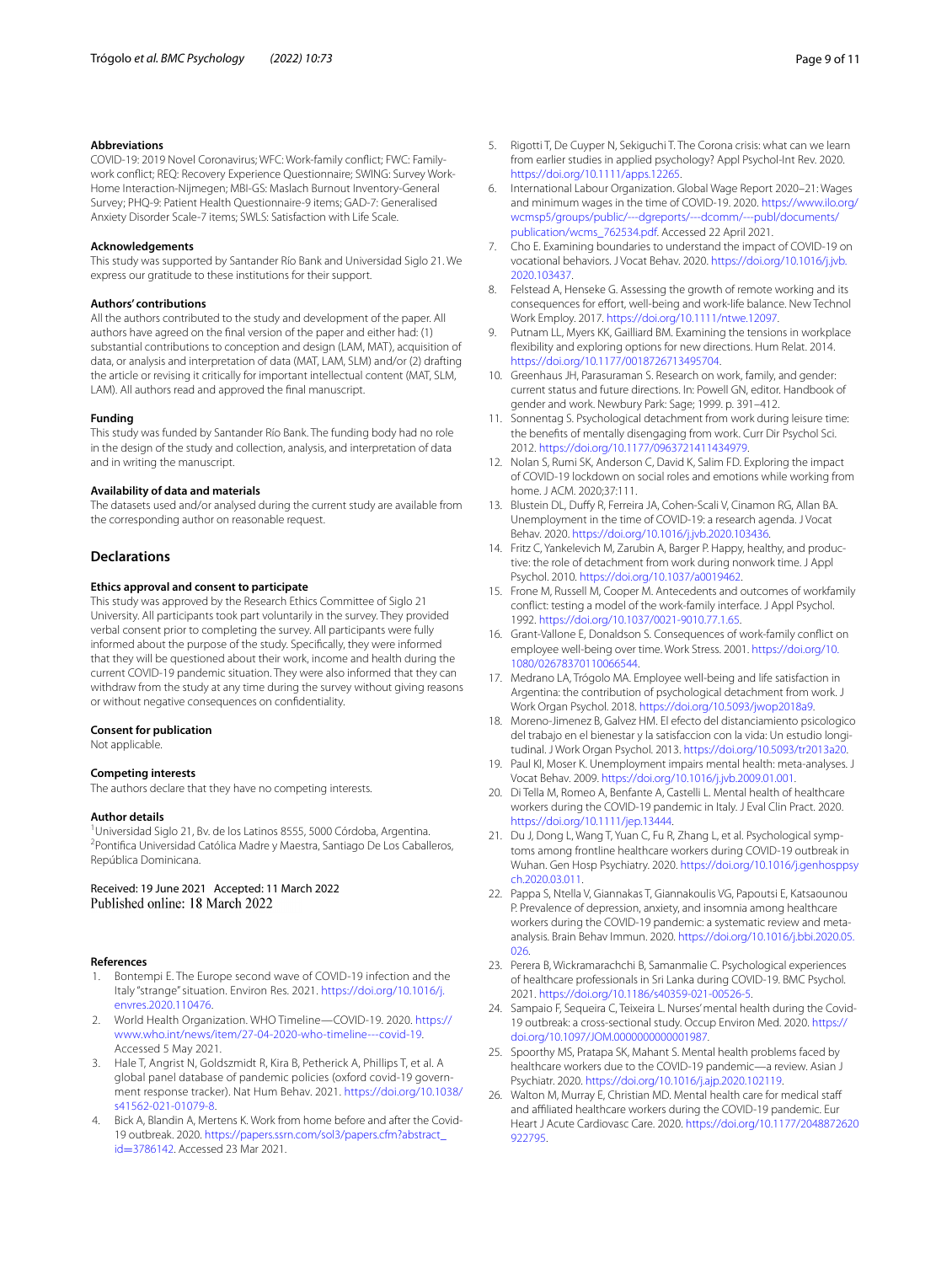- 27. Wu PE, Styra R, Gold WL. Mitigating the psychological effects of COVID-19 on health care workers. Can Med Assoc J. 2020. [https://doi.org/10.1503/](https://doi.org/10.1503/cmaj.200519) [cmaj.200519](https://doi.org/10.1503/cmaj.200519).
- <span id="page-9-0"></span>28. Zhang J, Wang Y, Xu J, You H, Li Y, Liang Y, et al. Prevalence of mental health problems and associated factors among front-line public health workers during the COVID-19 pandemic in China: an effort-reward imbalance model-informed study. BMC Psychol. 2021. [https://doi.org/10.](https://doi.org/10.1186/s40359-021-00563-0) [1186/s40359-021-00563-0.](https://doi.org/10.1186/s40359-021-00563-0)
- <span id="page-9-1"></span>29. Xiao Y, Becerik-Gerber B, Lucas G, Roll SC. Impacts of working from home during COVID-19 pandemic on physical and mental well-being of office workstation users. J Occup Environ Med. 2021. [https://doi.org/10.1097/](https://doi.org/10.1097/JOM.0000000000002097) [JOM.0000000000002097](https://doi.org/10.1097/JOM.0000000000002097).
- <span id="page-9-2"></span>30. Evanoff BA, Strickland JR, Dale AM, Hayibor L, Page E, Duncan JG, et al. Work-related and personal factors associated with mental well-being during the COVID-19 response: survey of health care and other workers. J Med Internet Res. 2020.<https://doi.org/10.2196/21366>.
- <span id="page-9-3"></span>31. Hwang H, Hur WM, Shin Y. Emotional exhaustion among the South Korean workforce before and after COVID-19. Psychol Psychother Theory Res Pract. 2020. [https://doi.org/10.1111/papt.12309.](https://doi.org/10.1111/papt.12309)
- <span id="page-9-4"></span>32. Franzen MM. 'Inhale… Exhale… Send e-mail'. A study examining the role of trait mindfulness on workplace telepressure and its impacts on wellbeing, psychological complaints and work-life balance among worker. Master Thesis. Utrecht University, Netherlands; 2020.
- <span id="page-9-5"></span>33. Hallin H. Home-based telework during the Covid-19 pandemic. Master Thesis. Mälardalen University, Sweden; 2020.
- <span id="page-9-6"></span>34. Li X, Lu P, Hu L, Huang T, Lu L. Factors associated with mental health results among workers with income losses exposed to COVID-19 in China. Int J Environ Res Public Health. 2020. [https://doi.org/10.3390/ijerp](https://doi.org/10.3390/ijerph17155627) [h17155627.](https://doi.org/10.3390/ijerph17155627)
- <span id="page-9-7"></span>35. Ruengorn C, Awiphan R, Wongpakaran N, Wongpakaran T, Nochaiwong S, Health Outcomes and Mental Health Care Evaluation Survey Research Group (HOME‐Survey). Association of job loss, income loss, and fnancial burden with adverse mental health outcomes during coronavirus disease 2019 pandemic in Thailand: a nationwide cross-sectional study. Depress Anxiety. 2021. <https://doi.org/10.1002/da.23155>.
- <span id="page-9-8"></span>36. Wilson JM, Lee J, Fitzgerald HN, Oosterhoff B, Sevi B, Shook NJ. Job insecurity and fnancial concern during the COVID-19 pandemic are associated with worse mental health. J Occup Environ Med. 2020. [https://](https://doi.org/10.1097/jom.0000000000001962) [doi.org/10.1097/jom.0000000000001962.](https://doi.org/10.1097/jom.0000000000001962)
- <span id="page-9-9"></span>37. Witteveen D, Velthorst E. Economic hardship and mental health complaints during COVID-19. Proc Natl Acad Sci USA. 2020. [https://doi.org/10.](https://doi.org/10.1073/pnas.2009609117) [1073/pnas.2009609117](https://doi.org/10.1073/pnas.2009609117).
- <span id="page-9-10"></span>38. Sonnentag S, Fritz C. The recovery experience questionnaire: development and validation of a measure for assessing recuperation and unwinding from work. J Occup Health Psychol. 2007. [https://doi.org/10.](https://doi.org/10.1037/1076-8998.12.3.204) [1037/1076-8998.12.3.204](https://doi.org/10.1037/1076-8998.12.3.204).
- <span id="page-9-11"></span>39. Geurts S, Taris TW, Kompier MAJ, Dikkers JSE, Van Hooff MLM, Kinnunen UM. Work-home interaction from a work psychological perspective: development and validation of a new questionnaire, the SWING. Work Stress. 2005.<https://doi.org/10.1080/02678370500410208>.
- <span id="page-9-12"></span>40. Trógolo M, Morera L, Castellano E, Spontón C, Medrano LA. Psychometric properties of the recovery experience questionnaire at argentine workers. An de Psicol. 2020. [https://doi.org/10.6018/analesps.352761.](https://doi.org/10.6018/analesps.352761)
- <span id="page-9-13"></span>41. Gabini S. Interacción trabajo-familia: adaptación y validación de un instrumento para medirla. UIIPS. 2017. [https://doi.org/10.25746/ruiips.v5.](https://doi.org/10.25746/ruiips.v5.i5.14541) [i5.14541.](https://doi.org/10.25746/ruiips.v5.i5.14541)
- <span id="page-9-14"></span>42. Schaufeli WB, Leiter MP, Maslach C, Jackson SE. Maslach burnout inventory—general survey. In: Maslach C, Jackson SE, Leiter MP, editors. The maslach burnout inventory—test manual. 3rd ed. Palo Alto: Consulting Psychologists Press; 1996. p. 22–6.
- <span id="page-9-15"></span>43. Kroenke K, Spitzer RL, Williams JBW. The PHQ-9: validity of a brief depression severity measure. J Gen Intern Med. 2001. [https://doi.org/10.1046/j.](https://doi.org/10.1046/j.1525-1497.2001.016009606.x) [1525-1497.2001.016009606.x.](https://doi.org/10.1046/j.1525-1497.2001.016009606.x)
- <span id="page-9-16"></span>44. Spitzer RL, Kroenke K, Williams JBW, Löwe B. A brief measure for assessing generalized anxiety disorder: the GAD-7. Arch Intern Med. 2006. [https://](https://doi.org/10.1001/archinte.166.10.1092) [doi.org/10.1001/archinte.166.10.1092.](https://doi.org/10.1001/archinte.166.10.1092)
- <span id="page-9-17"></span>45. Diener ED, Emmons RA, Larsen RJ, Griffin S. The satisfaction with life scale. J Pers Assess. 1985. [https://doi.org/10.1207/s15327752jpa4901\\_13](https://doi.org/10.1207/s15327752jpa4901_13).
- <span id="page-9-18"></span>46. Halbesleben J, Demerouti E. The construct validity of an alternative measure of burnout: investigating the English translation of the Oldenburg

Burnout Inventory. Work Stress. 2005. [https://doi.org/10.1080/02678](https://doi.org/10.1080/02678370500340728) [370500340728.](https://doi.org/10.1080/02678370500340728)

- 47. Schaufeli WB, Maslach C, Marek T. Professional burnout: recent developments in theory and research. 2nd ed. London: Taylor & Francis; 2017.
- <span id="page-9-19"></span>48. Schaufeli WB, Taris TW. The conceptualization and measurement of burnout: common ground and worlds apart. Work Stress. 2005. [https://](https://doi.org/10.1080/02678370500385913) [doi.org/10.1080/02678370500385913.](https://doi.org/10.1080/02678370500385913)
- <span id="page-9-20"></span>49. Spontón C, Trógolo M, Castellano E, Medrano LA. Propiedades Psicométricas del Maslach Burnout Inventory—general survey en una muestra de trabajadores argentinos. Interdisciplinaria. 2019;36:87–103.
- <span id="page-9-21"></span>50. Muñoz-Navarro R, Cano-Vindel A, Medrano LA, Schmitz F, Ruiz-Rodríguez P, Abellán-Maeso C, et al. Utility of the PHQ-9 to identify major depressive disorder in adult patients in Spanish primary care centres. BMC Psychiatry. 2017.<https://doi.org/10.1186/s12888-017-1450-8>.
- <span id="page-9-22"></span>51. Muñoz-Navarro R, Cano-Vindel A, Moriana JA, Medrano LA, Ruiz-Rodríguez P, Agüero-Gento L, et al. Screening for generalized anxiety disorder in Spanish primary care centers with the GAD-7. Psychiatry Res. 2017. <https://doi.org/10.1016/j.psychres.2017.06.023>.
- <span id="page-9-23"></span>52. Moyano NC, Tais MM, Muñoz MP. Propiedades psicométricas de la Escala de Satisfacción con la Vida de Diener. Rev Argent Clin Psic. 2013;22:161–8.
- <span id="page-9-24"></span>53. Larrosa JM. SARS-CoV-2 in Argentina: lockdown, mobility, and contagion. J Med Virol. 2020. [https://doi.org/10.1002/jmv.26659.](https://doi.org/10.1002/jmv.26659)
- <span id="page-9-25"></span>54. WHO. Statement—Update on COVID-19: Europe and central Asia again at the epicentre of the pandemic. [https://www.euro.who.int/en/health](https://www.euro.who.int/en/health-topics/health-emergencies/coronavirus-covid-19/statements/statement-update-on-covid-19-europe-and-central-asia-again-at-the-epicentre-of-the-pandemic)[topics/health-emergencies/coronavirus-covid-19/statements/state](https://www.euro.who.int/en/health-topics/health-emergencies/coronavirus-covid-19/statements/statement-update-on-covid-19-europe-and-central-asia-again-at-the-epicentre-of-the-pandemic) [ment-update-on-covid-19-europe-and-central-asia-again-at-the-epice](https://www.euro.who.int/en/health-topics/health-emergencies/coronavirus-covid-19/statements/statement-update-on-covid-19-europe-and-central-asia-again-at-the-epicentre-of-the-pandemic) [ntre-of-the-pandemic](https://www.euro.who.int/en/health-topics/health-emergencies/coronavirus-covid-19/statements/statement-update-on-covid-19-europe-and-central-asia-again-at-the-epicentre-of-the-pandemic). Accessed 30 Nov 2021.
- <span id="page-9-26"></span>55. Sajid HA, Ali A, Khan YR, Rabbani AH, Hussain K, Arshad N, et al. COVID-19: third wave feared as cases soar and precautionary measures. Am J Life Sci. 2021. [https://doi.org/10.11648/j.ajls.20210902.11.](https://doi.org/10.11648/j.ajls.20210902.11)
- <span id="page-9-27"></span>56. Almer ED, Kaplan SE. The effects of flexible work arrangements on stressors, burnout, and behavioral job outcomes in public accounting. Behav Res Account. 2002;14:1–34.
- <span id="page-9-28"></span>57. Ukwadinamor C, Oduguwa A. impacts of work overload and work hours on employees performance of selected manufacturing industries in Ogun state. J Bus Manag. 2020;22:16–25.
- <span id="page-9-29"></span>58. Kossek E, Lautsch B, Eaton S. "Good teleworking": Under what conditions does teleworking enhance employees' well-being? In: Amichai-Hamburger Y, editor. Technology and psychological well-being. Cambridge: Cambridge University Press; 2009. p. 148–73.
- <span id="page-9-30"></span>59. Dingel JI, Patterson C, Vavra J. Childcare obligations will constrain many workers when reopening the US economy. Chicago: Becker Friedman Institute; 2020.
- <span id="page-9-31"></span>60. Goldman-Mellor SJ, Saxton KB, Catalano RC. Economic contraction and mental health: a review of the evidence, 1990–2009. Int J Ment Health. 2010. [https://doi.org/10.2753/IMH0020-7411390201.](https://doi.org/10.2753/IMH0020-7411390201)
- <span id="page-9-32"></span>61. Martella D, Maass A. Unemployment and life satisfaction: the moderating role of time structure and collectivism. J Appl Soc Psychol. 2000. [https://](https://doi.org/10.1111/j.1559-1816.2000.tb02512) [doi.org/10.1111/j.1559-1816.2000.tb02512.](https://doi.org/10.1111/j.1559-1816.2000.tb02512)
- <span id="page-9-33"></span>62. Drydakis N. The effect of unemployment on self-reported health and mental health in Greece from 2008 to 2013: a longitudinal study before and during the fnancial crisis. Soc Sci Med. 2008. [https://doi.org/10.](https://doi.org/10.1016/j.socscimed.2014.12.025) [1016/j.socscimed.2014.12.025](https://doi.org/10.1016/j.socscimed.2014.12.025).
- 63. Fiori F, Rinesi F, Spizzichino D, Di Giorgio G. Employment insecurity and mental health during the economic recession: an analysis of the young adult labour force in Italy. Soc Sci Med. 2016. [https://doi.org/10.1016/j.](https://doi.org/10.1016/j.socscimed.2016.02.010) [socscimed.2016.02.010](https://doi.org/10.1016/j.socscimed.2016.02.010).
- 64. Jenkins R, Bhugra D, Bebbington P, Brugha T, Farrell M, Coid J, et al. Debt, income and mental disorder in the general population. Psychol Med. 2008. [https://doi.org/10.1017/s0033291707002516.](https://doi.org/10.1017/s0033291707002516)
- 65. Parmar D, Stavropoulou C, Ioannidis JP. Health outcomes during the 2008 fnancial crisis in Europe: Systematic literature review. Br Med J. 2016. [https://doi.org/10.1136/bmj.i4588.](https://doi.org/10.1136/bmj.i4588)
- <span id="page-9-34"></span>66. Silva M, Resurrección DM, Antunes A, Frasquilho D, Cardoso G. Impact of economic crises on mental health care: a systematic review. Epidemiol Psychiatr Sci. 2018. <https://doi.org/10.1017/s2045796018000641>.
- <span id="page-9-35"></span>67. Hertz-Palmor N, Moore TM, Gothelf D, DiDomenico GE, Dekel I, Greenberg DM, et al. Association among income loss, fnancial strain and depressive symptoms during COVID-19: evidence from two longitudinal studies. J Afect Disord. 2021. [https://doi.org/10.1016/j.jad.2021.04.054.](https://doi.org/10.1016/j.jad.2021.04.054)